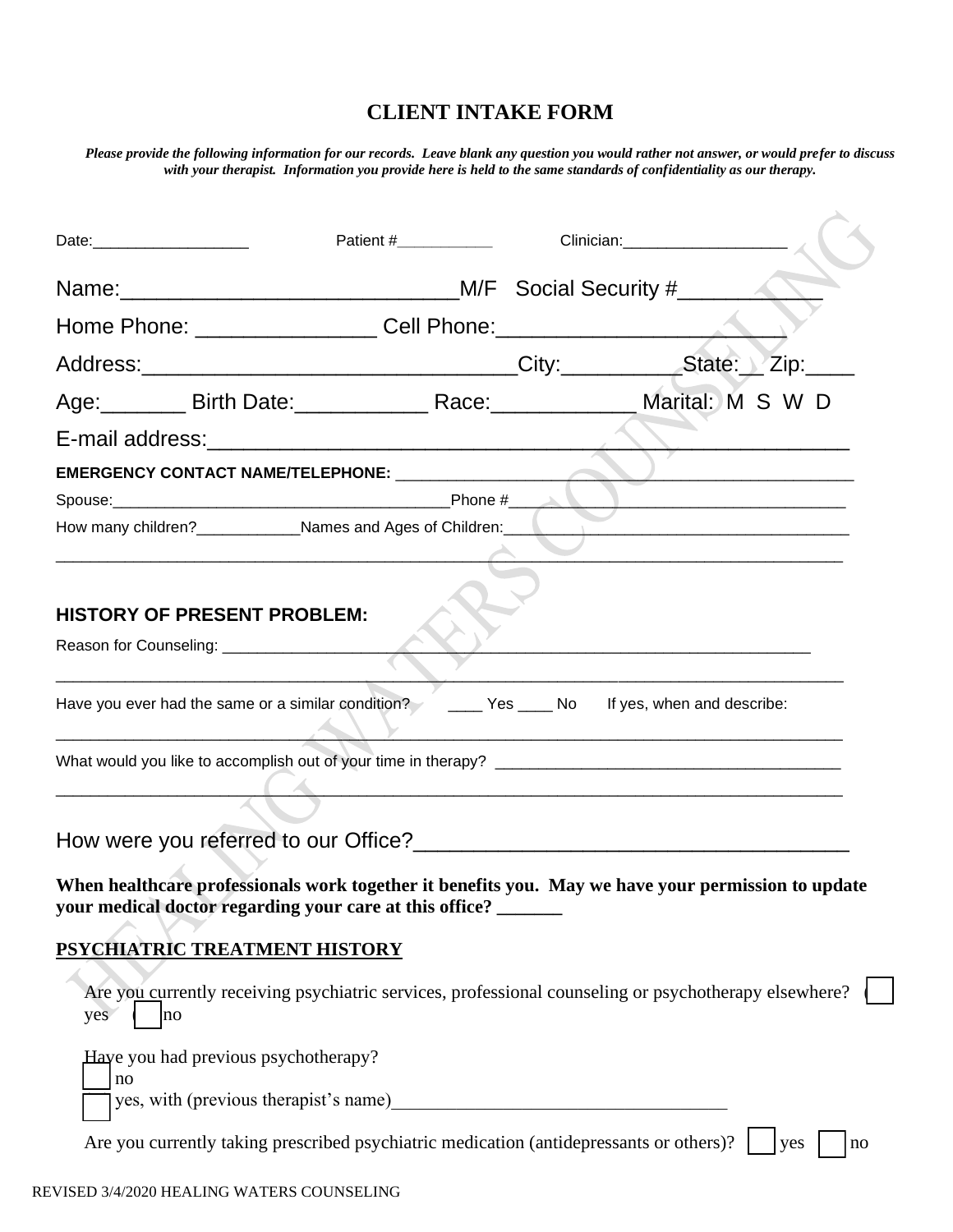| If yes, please list: $\frac{1}{2}$ is the set of the set of the set of the set of the set of the set of the set of the set of the set of the set of the set of the set of the set of the set of the set of the set of the set of                                                                                                                                                       | (mg)                                                                                                          |
|----------------------------------------------------------------------------------------------------------------------------------------------------------------------------------------------------------------------------------------------------------------------------------------------------------------------------------------------------------------------------------------|---------------------------------------------------------------------------------------------------------------|
|                                                                                                                                                                                                                                                                                                                                                                                        |                                                                                                               |
| Have you had suicidal thoughts recently?<br>rarely<br>frequently ( sometimes                                                                                                                                                                                                                                                                                                           | never                                                                                                         |
| Have you had them in the past?<br>frequently<br>( sometimes<br>rarely                                                                                                                                                                                                                                                                                                                  | never                                                                                                         |
| below:                                                                                                                                                                                                                                                                                                                                                                                 | Have you ever been sexually, physically, verbally or emotionally abused? If so, please provide a brief detail |
|                                                                                                                                                                                                                                                                                                                                                                                        |                                                                                                               |
| Have you ever been involved in domestic violence (child/adult), please explain:                                                                                                                                                                                                                                                                                                        |                                                                                                               |
|                                                                                                                                                                                                                                                                                                                                                                                        |                                                                                                               |
|                                                                                                                                                                                                                                                                                                                                                                                        |                                                                                                               |
| <u>MEDICAL TREATMENT HISTORY</u>                                                                                                                                                                                                                                                                                                                                                       |                                                                                                               |
| Do you currently have a primary physician? $ $ $ $ yes $ $                                                                                                                                                                                                                                                                                                                             |                                                                                                               |
| If yes, who is it? $\frac{1}{2}$ $\frac{1}{2}$ $\frac{1}{2}$ $\frac{1}{2}$ $\frac{1}{2}$ $\frac{1}{2}$ $\frac{1}{2}$ $\frac{1}{2}$ $\frac{1}{2}$ $\frac{1}{2}$ $\frac{1}{2}$ $\frac{1}{2}$ $\frac{1}{2}$ $\frac{1}{2}$ $\frac{1}{2}$ $\frac{1}{2}$ $\frac{1}{2}$ $\frac{1}{2}$ $\frac{1}{2}$ $\frac{1}{2}$ $\$                                                                         |                                                                                                               |
|                                                                                                                                                                                                                                                                                                                                                                                        | Please list any persistent physical symptoms or health concerns (e.g. chronic pain, headaches, hypertension,  |
|                                                                                                                                                                                                                                                                                                                                                                                        |                                                                                                               |
| <b>SOCIAL HISTORY INFORMATION</b>                                                                                                                                                                                                                                                                                                                                                      |                                                                                                               |
| Are you having any problems with your sleep habits? $\left  \right $ $\left  \right $ $\left  \right $ $\left  \right $ $\left  \right $ $\left  \right $ $\left  \right $ $\left  \right $ $\left  \right $ $\left  \right $ $\left  \right $ $\left  \right $ $\left  \right $ $\left  \right $ $\left  \right $ $\left  \right $ $\left  \right $ $\left  \right $ $\left  \right $ |                                                                                                               |
| If yes, check where applicable:<br>Sleeping too much $\Box$ Poor quality sleep<br>Sleeping too little<br>Disturbing dreams<br>other                                                                                                                                                                                                                                                    |                                                                                                               |
|                                                                                                                                                                                                                                                                                                                                                                                        | <b>yes</b>                                                                                                    |
| If yes, check where applicable:   Eating less                                                                                                                                                                                                                                                                                                                                          | Bingeing (<br>Eating more<br>Restricting                                                                      |
| How many times per week do you exercise?                                                                                                                                                                                                                                                                                                                                               |                                                                                                               |
| Have you experienced significant weight change in the last 2 months?                                                                                                                                                                                                                                                                                                                   | yes<br>no                                                                                                     |
| Do you regularly use alcohol? $\vert$<br>no                                                                                                                                                                                                                                                                                                                                            | yes Wine/Alcohol?                                                                                             |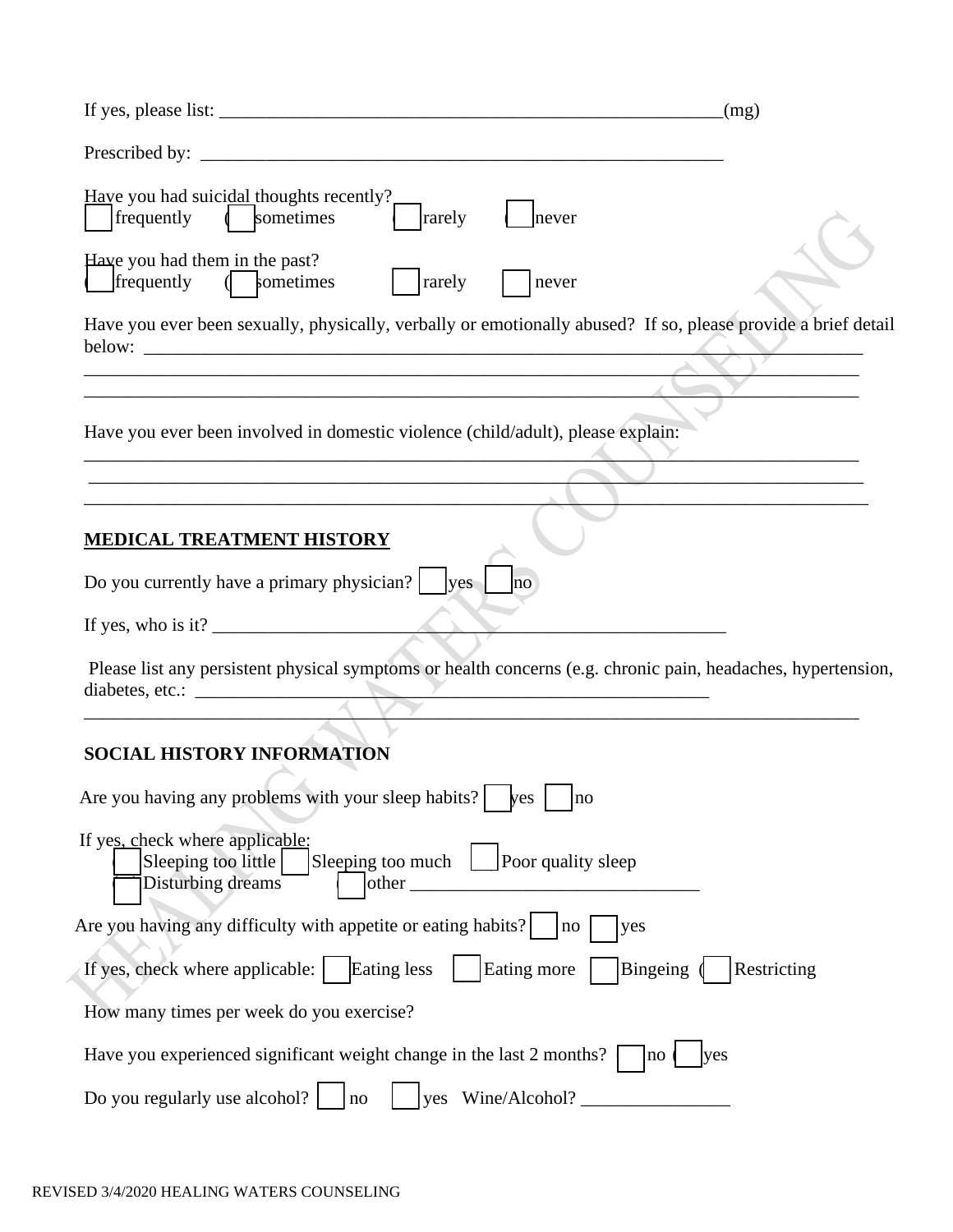In a typical week, how often do you have 4 or more drinks in a 24 hour period? \_\_\_\_\_\_\_\_\_\_\_\_\_\_\_\_\_\_\_\_\_\_\_\_\_\_\_\_\_\_\_\_\_\_\_\_\_\_\_\_\_\_\_\_\_\_\_\_\_\_\_\_\_\_\_\_\_\_\_\_\_\_\_\_\_

| How often do you engage recreational drug use? $\vert$ $\vert$ daily $\vert$                              | weekly<br>monthly<br>rarely<br>never       |
|-----------------------------------------------------------------------------------------------------------|--------------------------------------------|
| Do you smoke cigarettes or use other tobacco products? $\vert \cdot \vert$ yes                            | no                                         |
|                                                                                                           |                                            |
|                                                                                                           |                                            |
| Are you currently in a romantic relationship? $\vert$ $\vert$ no $\vert$                                  | lyes                                       |
| If yes, how long have you been in this relationship?                                                      |                                            |
| On a scale of 1-10 (10 being the highest quality), how would you rate your current relationship?          |                                            |
| In the last year, have you experienced any significant life changes or stressors? If yes, please explain: |                                            |
|                                                                                                           |                                            |
|                                                                                                           |                                            |
|                                                                                                           |                                            |
|                                                                                                           |                                            |
|                                                                                                           |                                            |
| <b>CURRENTLY SYMPTOMS:</b>                                                                                |                                            |
|                                                                                                           |                                            |
|                                                                                                           |                                            |
| Extreme depressed mood                                                                                    | Yes<br>N <sub>o</sub>                      |
| Dramatic mood swings                                                                                      | Yes /<br>N <sub>0</sub>                    |
| Rapid speech                                                                                              | N <sub>o</sub><br>Yes $/$                  |
| Extreme anxiety                                                                                           | Yes $/$<br>N <sub>0</sub>                  |
| Panic attacks                                                                                             | Yes $/$<br>N <sub>o</sub>                  |
| Phobias                                                                                                   | Yes $/$<br>N <sub>0</sub>                  |
| Sleep disturbances                                                                                        | Yes $/$<br>N <sub>o</sub>                  |
| Hallucinations                                                                                            | Yes $/$<br>No                              |
| Unexplained losses of time                                                                                | Yes $/$<br>N <sub>o</sub>                  |
| Unexplained memory lapses                                                                                 | Yes /<br>No                                |
| Alcohol/substance abuse                                                                                   | N <sub>o</sub><br>Yes /                    |
| Frequent body complaints                                                                                  | Yes /<br>N <sub>o</sub>                    |
| Eating disorder                                                                                           | Yes / No                                   |
| Body image problems                                                                                       | N <sub>o</sub><br>Yes $/$                  |
| Repetitive thoughts (e.g. obsessions)                                                                     | Yes /<br>N <sub>o</sub>                    |
| Repetitive behaviors (e.g. frequent                                                                       | Yes / No                                   |
| checking, hand washing                                                                                    |                                            |
| Homicidal thoughts                                                                                        | $\rm No$<br>Yes /                          |
| Suicidal attempts                                                                                         | N <sub>o</sub><br>If yes, when?<br>Yes $/$ |

Trauma/Domestic Violence

## **OCCUPATIONAL INFORMATION**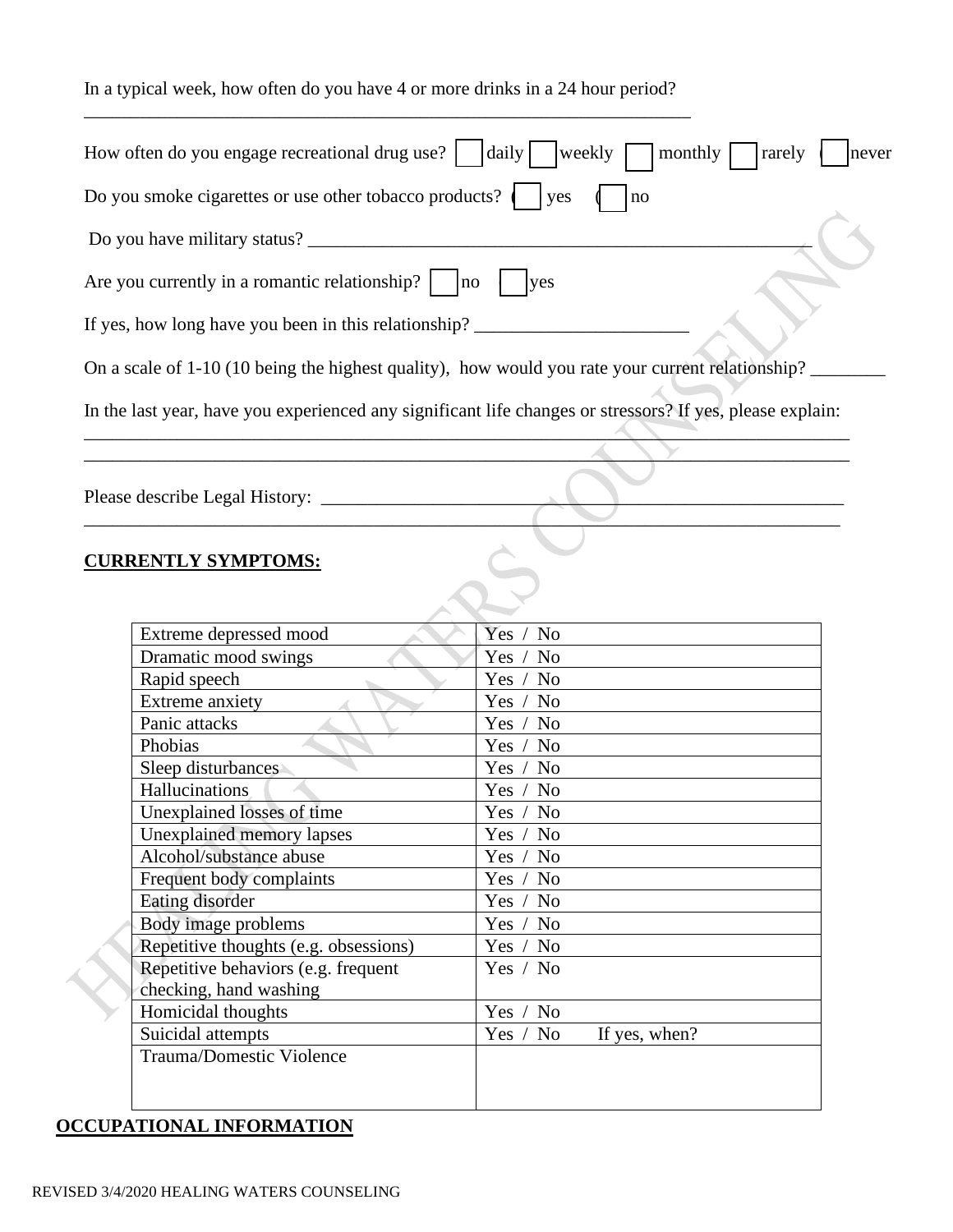| Are you currently employed? $\bigcap$ no $\bigcap$ yes                                                                                                       |  |
|--------------------------------------------------------------------------------------------------------------------------------------------------------------|--|
| If yes, who is your currently employer and current position?                                                                                                 |  |
| If yes, are you happy with your current position?                                                                                                            |  |
| Please list any work-related stressors, if any _______                                                                                                       |  |
| RELIGIOUS/SPIRITUAL INFORMATION                                                                                                                              |  |
| Do you consider yourself to be religious? $ $ no $ $ lyes<br>If yes, what is your faith?<br>Would you like to include your faith in your counseling?<br>no ( |  |
| LY MENTAL HEALTH HIST                                                                                                                                        |  |

Has anyone in your family (either immediate family members or relatives) experienced difficulties with the following? (circle any that apply and list family member, e.g. sibling parent, uncle, etc.)

k.

| <b>Difficulty</b>       | Yes / No   | <b>Family member</b> |
|-------------------------|------------|----------------------|
| Depression              | Yes / No   |                      |
| Bipolar disorder        | Yes / No   |                      |
| Anxiety disorder        | Yes / No   |                      |
| Panic attacks           | Yes / $No$ |                      |
| Schizophrenia           | Yes / No   |                      |
| Alcohol/substance abuse | Yes / No   |                      |
| Eating disorders        | Yes / No   |                      |
| Learning disabilities   | Yes / No   |                      |
| Trauma history          | Yes / No   |                      |
| Suicide attempts        | Yes / No   |                      |
| Chronic illness         | Yes / No   |                      |
|                         |            |                      |
|                         |            |                      |
|                         |            |                      |

 $\_$ 

FOR OFFICE PURPOSES ONLY: